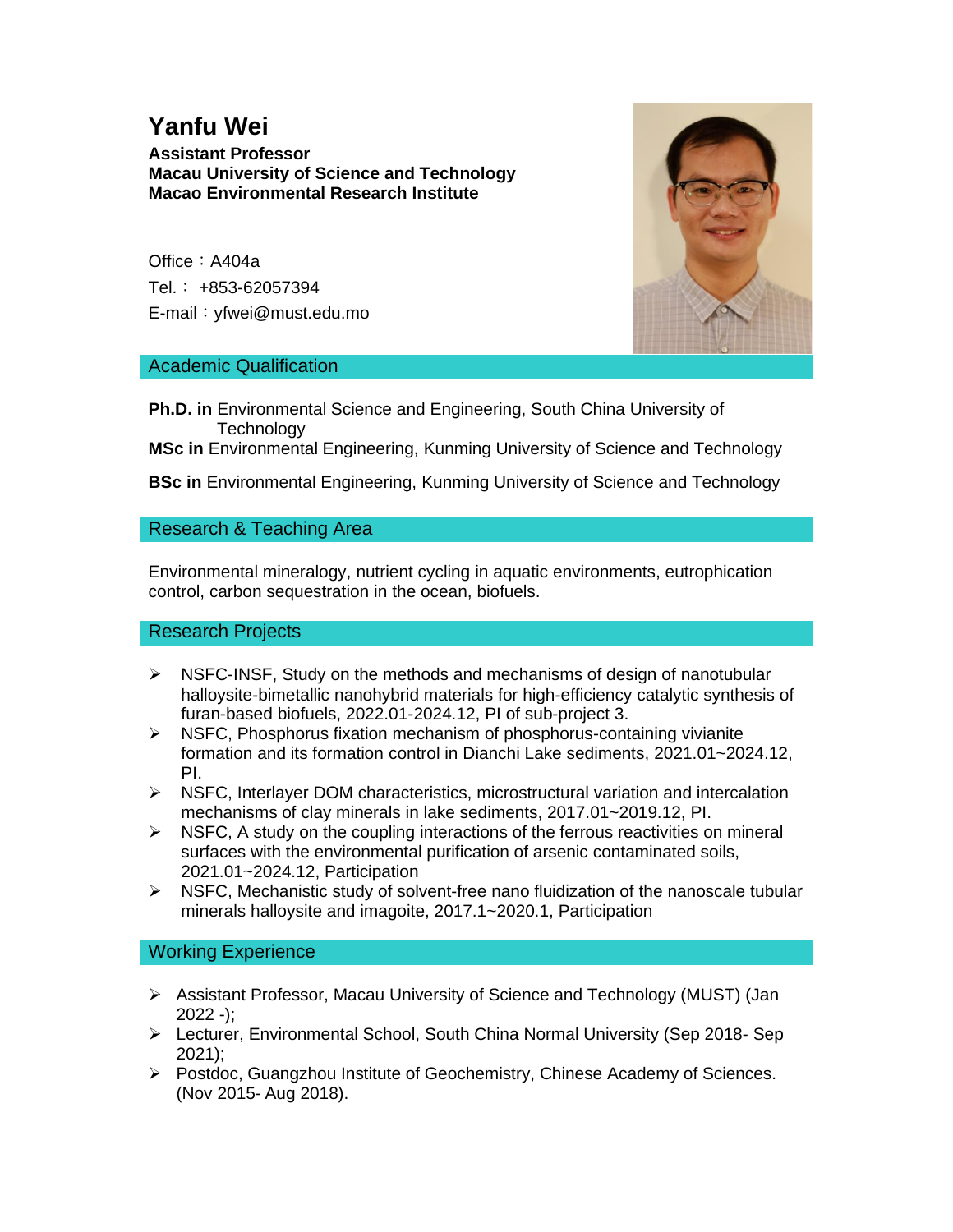#### **Journal Papers**

- 1. Zhong Xue Min, Yuan Peng\*, **Wei Yanfu**\*, Liu Dong, Losic Dusan, Li Mengyuan, Coupling Natural Halloysite Nanotubes and Bimetallic Pt-Au Alloy Nanoparticles for Highly Efficient and Selective Oxidation of 5-Hydroxymethylfurfural to 2, 5- Furandicarboxylic Acid. *ACS Applied Materials & Interfaces*, 2022, 14, 3, 3949– 3960.
- 2. **Wei Yanfu**\*, Guo Kexin, Wu Honghai\*, Yuan Peng, Liu Dong, Du Peixin, Chen Pengcheng, Wei Longmeng, Chen Wei, Highly regenerative and efficient adsorption of phosphate by restructuring natural palygorskite clay via alkaline activation and co-calcination. *Chemical Communications*, 2021, 57(13):1639– 1642.
- 3. Lu Pengcheng, Wu Honghai\*, Liang Changjin, **Wei Yanfu**\*, Song Zhenhao, New design for titanium-pillared montmorillonite composites as efficient heterogeneous catalysts to enhance Fe (II) reductivity for 2-nitrophenol removal. *Applied Clay Science*, 2021, 205, 106052.
- 4. **Wei Yanfu**\* Liang Xujun, Wu Honghai, Cen Jiemin, Ji Yangmei, Efficient phosphate removal by dendrite-like halloysite-zinc oxide nanocomposites prepared via noncovalent hybridization. *Applied Clay Science*, 2021, 213, 106232.
- 5. Wei Longmeng, Bu Hongling, **Wei Yanfu**\*, Wang Gehui, Chen Pengcheng, Li Hongmei, Fractionation of natural algal organic matter and its preservation on the surfaces of clay minerals, *Applied Clay Science*, 2021, 213, 106235.
- 6. **Wei Yanfu**\*, Song Zhenhao, Wu Honghai\*, Titanium-pillared montmorillonite composite as an efficient catalyst for 2-nitrophenol reductive transformation by Fe(II): The effects of aqueous chemistry and mechanistic insights. *Colloids and Surfaces A: Physicochemical and Engineering Aspects*, 2021, 627, 127243.
- 7. Chen Pengcheng, **Wei Yanfu**\*,Wei Longmeng, Wu Honghai, Bu Hongling, Wang Gehui, Wang Shihan, Quantitative assessments of organic matter uncoupling from clay surfaces in presence of salinity, *Applied Clay Science*, 2020, 188: 105532.
- 8. **Wei Yanfu**, Yuan Peng\*, Liu Dong, Losic Dusan, Tan Daoyong, Chen Fanrong, Liu Hongchang, Zhou Junming, Du Peixin, Song Yaran, Activation of natural halloysite nanotubes by introducing lanthanum oxycarbonate nanoparticles via co-calcination for outstanding phosphate removal, *Chemical Communications*, 2019, 55(14): 2110-2113.
- 9. **Wei Yanfu**, Yuan Peng\*, Song Yaran, Liu Dong, Losic Dusan, Tan Daoyong, Chen Fanrong, Liu Hongchang, Du Peixin, Zhou Junming, Activating 2D nano-kaolinite using hybrid nanoparticles for enhanced phosphate capture, *Chemical Communications*, 2018, 54(82): 11649-11652.
- 10. **Wei Yanfu**, Liang Xujun, Guo Chuling\*, Dang Zhi\*, Competitive partitioning of phenanthrene in carbon nanomaterials and anionic and nonionic micelles, *Colloids and Surfaces A: Physicochemical and Engineering Aspects*, 2018, 553: 612-617.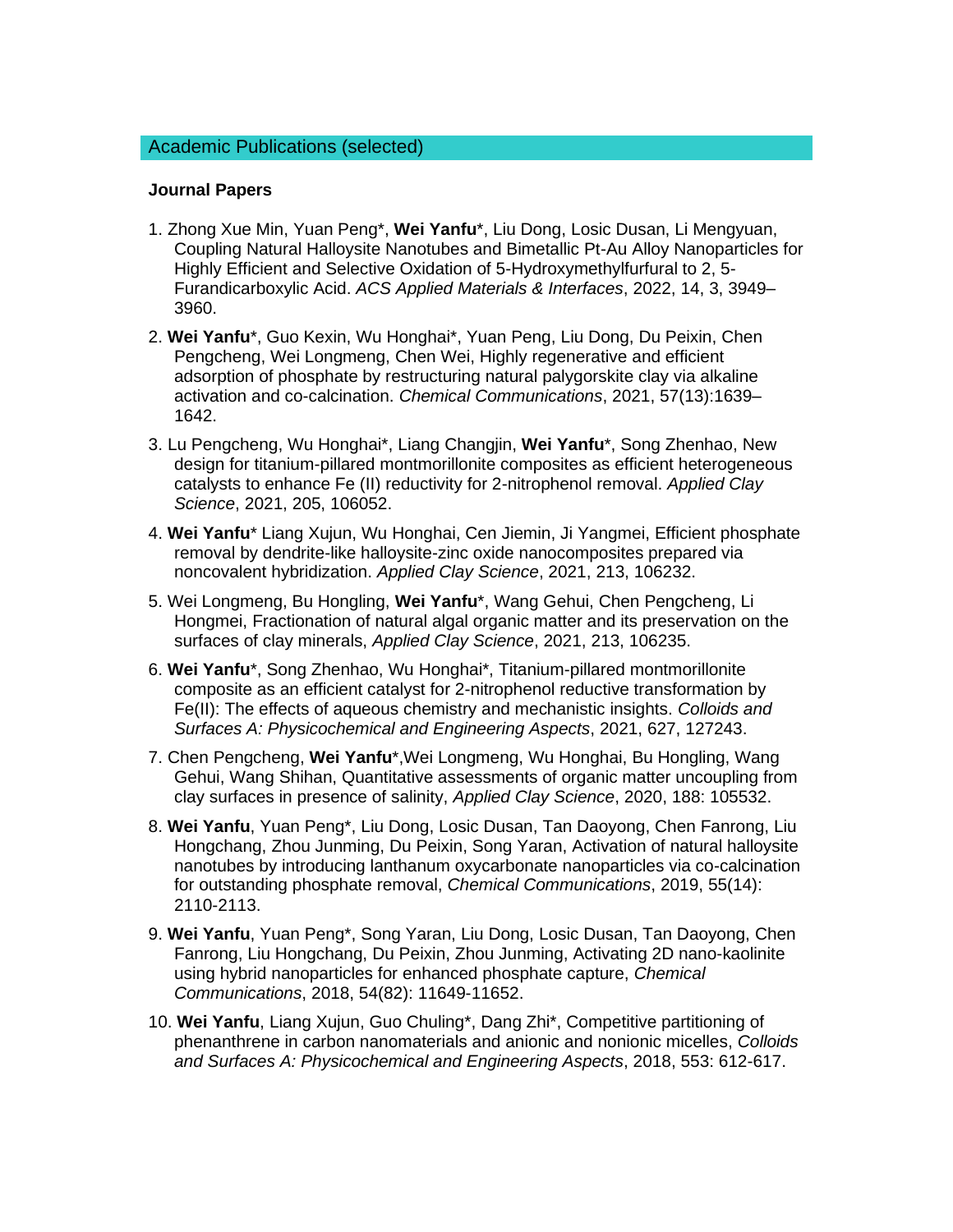- 11. **Wei Yanfu**, Liang Xujun, Lin Weijia, Guo Chuling\*, Dang Zhi\*, Clay mineral dependent desorption of pyrene from soils by single and mixed anionic–nonionic surfactants, *Chemical Engineering Journal*, 2015, 264: 807-814.
- 12. **Wei Yanfu**, Liang Xujun, Tong Le, Guo Chuling, Dang Zhi, Enhanced solubilization and desorption of pyrene from soils by saline anionic–nonionic surfactant systems, *Colloids and Surfaces A:Physicochemical and Engineering Aspects*, 2015, 468:211-218.
- 13. Huang Xiaofeng, Zhou Tao, Qin Yangsong, Gao Kunyang, **Wei Yanfu**\*, Synthesis of tetrakis (hydroxymethyl) phosphonium chloride by high-concentration phosphine in industrial off-gas, *Water Science and Technology*, 2013, 68(2):342-347.
- 14. Mai Zitian, **Wei Yanfu**\*, Progress of metal oxides and their hydroxides in removing phosphorus from water, *Guangzhou Chemical Industry*, 2021, 14(49):20-21.
- 15. **Wei Yanfu**, Huang xiaofeng, Tan Juan, Wang xiaoni, Gao Kunyang, Zhou Tao, Qin Yangsong, Research progress of phosphine in industrial waste gas, *Materials Reports*, 2011,(S2):415-417+428.

#### **Patents**

- 1. Yuan Peng, **Wei Yanfu**, Deng Liangliang, Liu Dong, Chen Fanrong, A lanthanum oxycarbonate-erolite composite material and its preparation method and application, 2019.10.22, CN108380175B.
- 2. Huang Xiaofeng, **Wei Yanfu**, Ning Ping, Fang Yingying, Pu Hongping, Zhou Tao, Qin Yangsong, A process for the preparation of tetrahydroxymethyl phosphonium chloride by copper chloride catalysis of phosphine, 2015.6.3, CN201210395802.8.

#### **Conference**

- 1. Mechanistic study on the activation of typical 1:1 type clay minerals by lanthanidebased nanoparticles for phosphate adsorption in water, 2019 Users' Annual Academic Conference and Expert Meeting of Beijing Synchrotron Radiation Facility, Session: Diffraction, Scattering and Medium Energy Spectroscopy Society, Dongguan, 2019.8.14-16. Oral Presentations.
- 2. Phenanthrene distribution between carbon nanomaterials and an aqueous phase in the presence of surfactant, The 3rd Asian Clay Conference, Session: Clay and Environment, Guangzhou, 2016.11.18-20. Oral Presentations.
- 3. Yuan Peng\*, **Wei Yanfu**, Liu Dong, Liu Hongchang, Zhou Junming, Du Peixin, Song Yaran, Activation of Halloysite and Kaolinite by Introducing Lanthanum Oxycarbonate Nanoparticles via Co-calcination for Efficient Phosphate Removal, 2019 Euroclay Conference, Paris, 5 July 2019.
- 4. Yuan Peng\*, **Wei Yanfu**, Liu Dong, Liu Hongchang, Du Peixin, Zhou Junming, Cocalcination activation of structured aluminum in halloysite and kaolinite for adsorption reactions, The 17th Annual Meeting of the Chinese Society of Mineral and Rock Geochemistry, Hangzhou, China, 2019.4.19-22.